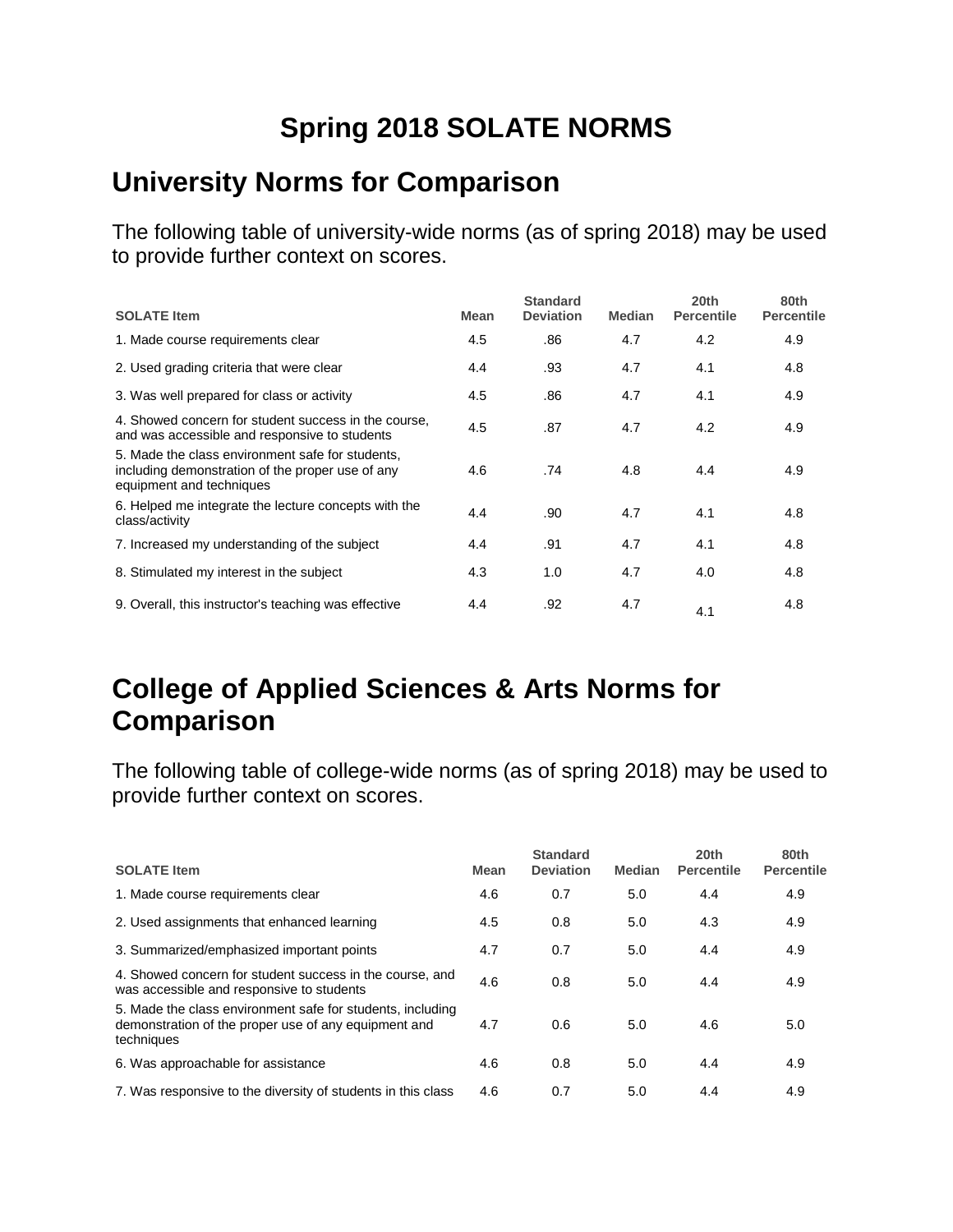| 8. Showed strong interest in teaching this class    | 46 K | 0.8 | -5.0 | 4.3 | 4.9 |
|-----------------------------------------------------|------|-----|------|-----|-----|
| 9. Used intellectually challenging teaching methods | 4.6  | 0.8 | 5.0  | 44  | 4.9 |

#### **College of Education Norms for Comparison**

The following table of college-wide norms (as of spring 2018) may be used to provide further context on scores.

| <b>SOLATE Item</b>                                                                                                               | <b>Mean</b> | <b>Standard</b><br><b>Deviation</b> | <b>Median</b> | 20th<br><b>Percentile</b> | 80th<br><b>Percentile</b> |
|----------------------------------------------------------------------------------------------------------------------------------|-------------|-------------------------------------|---------------|---------------------------|---------------------------|
| 1. Made course requirements clear                                                                                                | 4.4         | 1.0                                 | 5.0           | 3.9                       | 5.0                       |
| 2. Used assignments that enhanced learning                                                                                       | 4.4         | 1.0                                 | 5.0           | 3.8                       | 5.0                       |
| 3. Summarized/emphasized important points                                                                                        | 4.4         | 0.9                                 | 5.0           | 3.8                       | 5.0                       |
| 4. Showed concern for student success in the course, and<br>was accessible and responsive to students                            | 4.5         | 0.9                                 | 5.0           | 4.2                       | 5.0                       |
| 5. Made the class environment safe for students, including<br>demonstration of the proper use of any equipment and<br>techniques | 4.6         | 0.8                                 | 5.0           | 4.3                       | 5.0                       |
| 6. Was approachable for assistance                                                                                               | 4.4         | 0.9                                 | 5.0           | 3.9                       | 5.0                       |
| 7. Was responsive to the diversity of students in this class                                                                     | 4.4         | 0.9                                 | 5.0           | 4.1                       | 5.0                       |
| 8. Showed strong interest in teaching this class                                                                                 | 4.2         | 1.1                                 | 5.0           | 3.3 <sub>2</sub>          | 5.0                       |
| 9. Used intellectually challenging teaching methods                                                                              | 4.4         | 0.9                                 | 5.0           | 3.9                       | 5.0                       |

### **College of Engineering Norms for Comparison**

| <b>SOLATE Item</b>                                                                                                               | <b>Mean</b> | <b>Standard</b><br><b>Deviation</b> | <b>Median</b> | 20 <sub>th</sub><br><b>Percentile</b> | 80th<br><b>Percentile</b> |
|----------------------------------------------------------------------------------------------------------------------------------|-------------|-------------------------------------|---------------|---------------------------------------|---------------------------|
| 1. Made course requirements clear                                                                                                | 4.3         | 1.0                                 | 5.0           | 3.9                                   | 4.7                       |
| 2. Used assignments that enhanced learning                                                                                       | 4.2         | 1.0                                 | 5.0           | 3.8                                   | 4.7                       |
| 3. Summarized/emphasized important points                                                                                        | 4.2         | 1.0                                 | 5.0           | 3.9                                   | 4.7                       |
| 4. Showed concern for student success in the course, and<br>was accessible and responsive to students                            | 4.3         | 1.0                                 | 5.0           | 3.9                                   | 4.7                       |
| 5. Made the class environment safe for students, including<br>demonstration of the proper use of any equipment and<br>techniques | 4.4         | 0.9                                 | 5.0           | 4.1                                   | 4.8                       |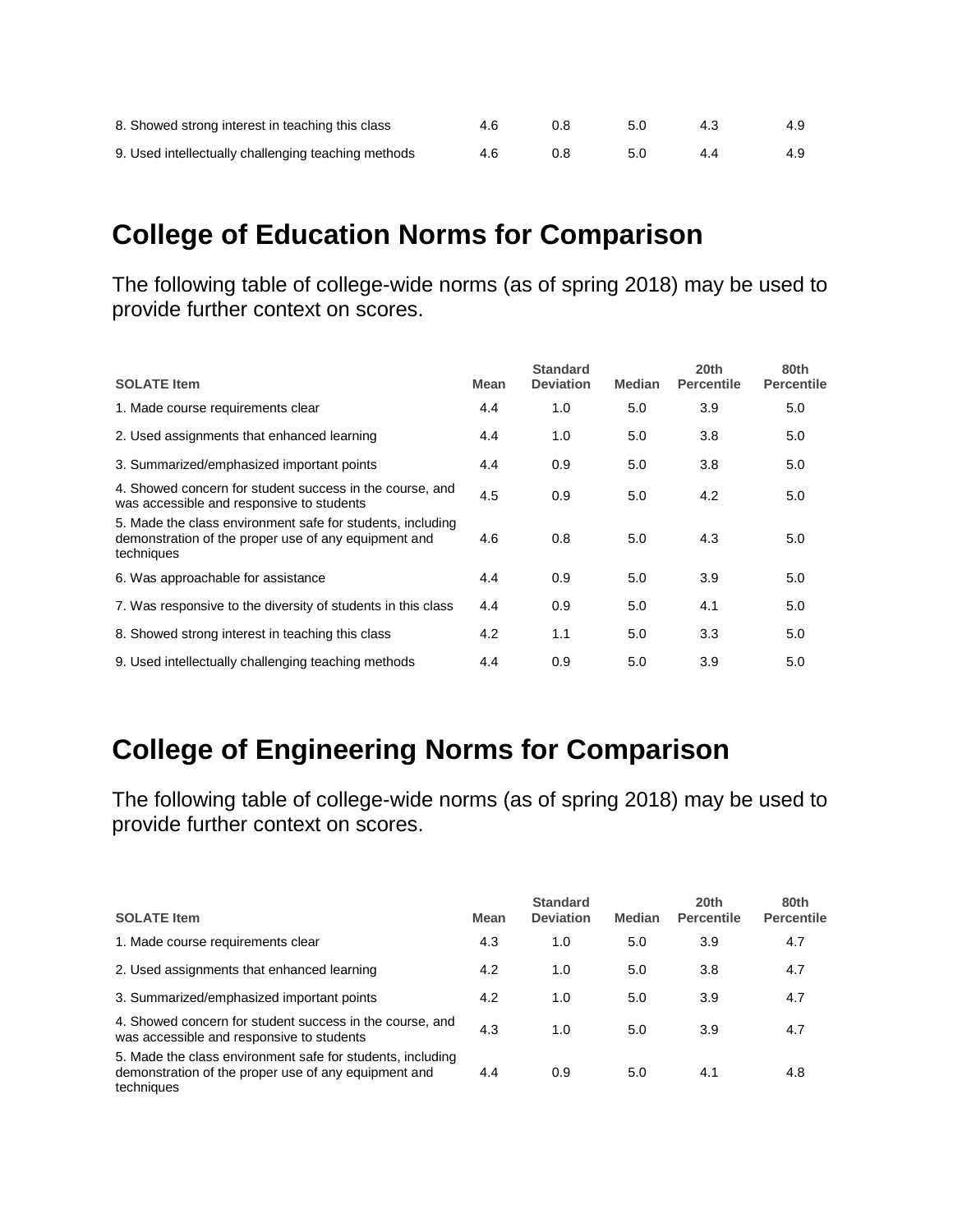| 6. Was approachable for assistance                           | 4.2 | 1.0 | 5.0 | 3.8 | 4.7 |
|--------------------------------------------------------------|-----|-----|-----|-----|-----|
| 7. Was responsive to the diversity of students in this class | 4.2 | 1.0 | 5.0 | 3.8 |     |
| 8. Showed strong interest in teaching this class             | 4.1 | 1.0 | 4.0 |     | 4.6 |
| 9. Used intellectually challenging teaching methods          | 4.2 | 1.0 | 4.0 | 3.8 | 4.7 |

### **College of Humanities & the Arts Norms for Comparison**

The following table of college-wide norms (as of spring 2018) may be used to provide further context on scores.

| <b>SOLATE Item</b>                                                                                                               | Mean | <b>Standard</b><br><b>Deviation</b> | <b>Median</b> | 20th<br><b>Percentile</b> | 80th<br><b>Percentile</b> |
|----------------------------------------------------------------------------------------------------------------------------------|------|-------------------------------------|---------------|---------------------------|---------------------------|
| 1. Made course requirements clear                                                                                                | 4.5  | 0.8                                 | 5.0           | 4.3                       | 4.9                       |
| 2. Used assignments that enhanced learning                                                                                       | 4.3  | 1.0                                 | 5.0           | 4.0                       | 4.9                       |
| 3. Summarized/emphasized important points                                                                                        | 4.5  | 0.8                                 | 5.0           | 4.3                       | 5.0                       |
| 4. Showed concern for student success in the course, and<br>was accessible and responsive to students                            | 4.6  | 0.8                                 | 5.0           | 4.3                       | 5.0                       |
| 5. Made the class environment safe for students, including<br>demonstration of the proper use of any equipment and<br>techniques | 4.6  | 0.8                                 | 5.0           | 4.4                       | 5.0                       |
| 6. Was approachable for assistance                                                                                               | 4.5  | 0.8                                 | 5.0           | 4.3                       | 5.0                       |
| 7. Was responsive to the diversity of students in this class                                                                     | 4.5  | 0.9                                 | 5.0           | 4.3                       | 5.0                       |
| 8. Showed strong interest in teaching this class                                                                                 | 4.4  | 0.9                                 | 5.0           | 4.2                       | 4.9                       |
| 9. Used intellectually challenging teaching methods                                                                              | 4.5  | 0.9                                 | 5.0           | 4.2                       | 4.9                       |

## **College of Science Norms for Comparison**

| <b>SOLATE Item</b>                                                                                    | <b>Mean</b> | <b>Standard</b><br><b>Deviation</b> | <b>Median</b> | 20th<br><b>Percentile</b> | 80th<br><b>Percentile</b> |
|-------------------------------------------------------------------------------------------------------|-------------|-------------------------------------|---------------|---------------------------|---------------------------|
| 1. Made course requirements clear                                                                     | 4.5         | 0.8                                 | 5.0           | 4.2                       | 4.8                       |
| 2. Used assignments that enhanced learning                                                            | 4.4         | 0.9                                 | 5.0           | 4.1                       | 4.8                       |
| 3. Summarized/emphasized important points                                                             | 4.5         | 0.8                                 | 5.0           | 4.2                       | 4.8                       |
| 4. Showed concern for student success in the course, and<br>was accessible and responsive to students | 4.4         | 0.9                                 | 5.0           | 4.1                       | 4.8                       |